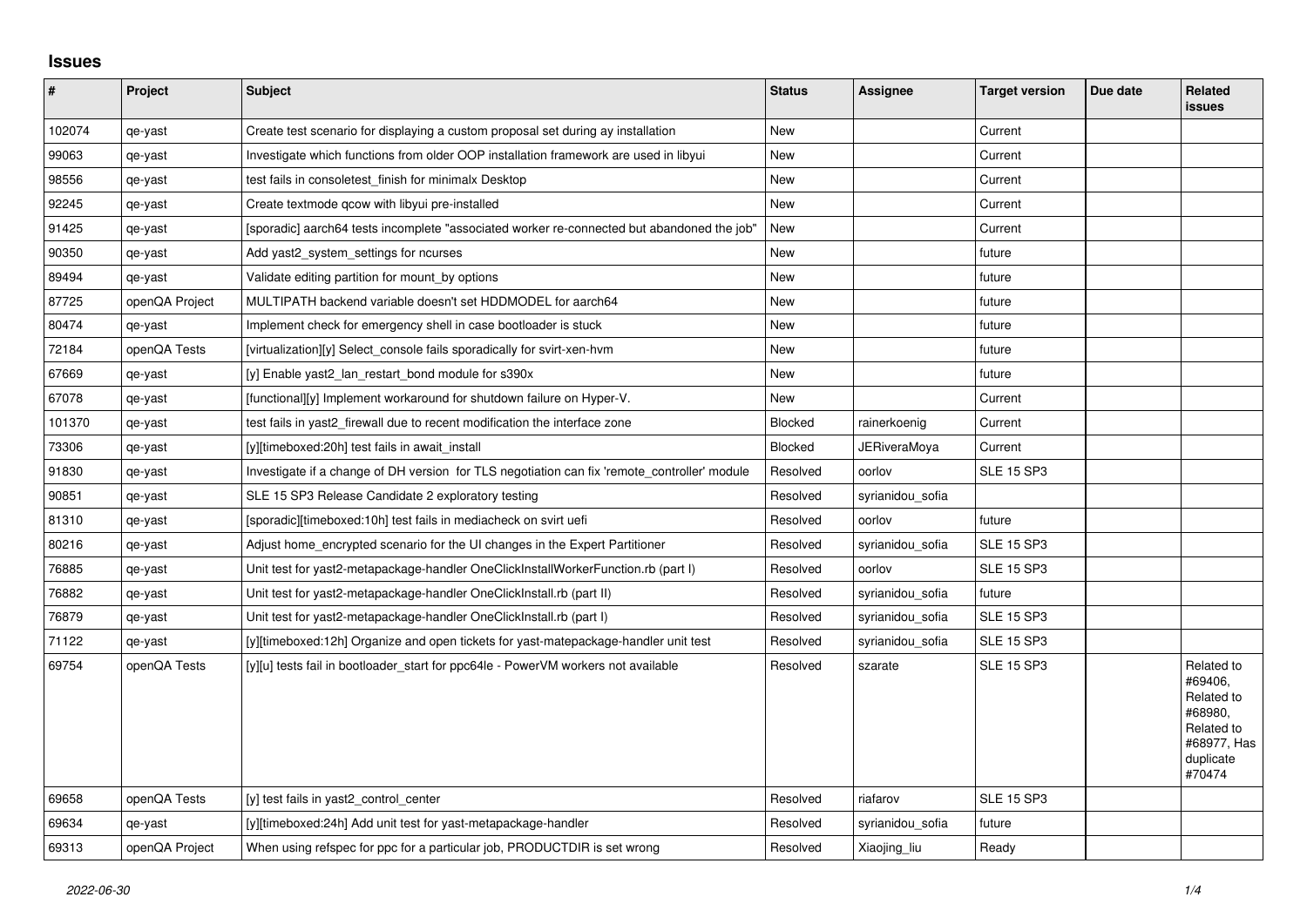| $\vert$ # | Project        | Subject                                                                                                 | <b>Status</b> | <b>Assignee</b>     | <b>Target version</b> | Due date | <b>Related</b><br>issues                      |
|-----------|----------------|---------------------------------------------------------------------------------------------------------|---------------|---------------------|-----------------------|----------|-----------------------------------------------|
| 62243     | openQA Project | After latest updates, openQA has problematic behavior on Dell Precision 5810                            | Resolved      | okurz               | Done                  |          | Related to<br>#62015,<br>Copied to<br>#62567  |
| 102638    | qe-yast        | Investigate black screen between lockscreen                                                             | Closed        | dzedro              | Current               |          |                                               |
| 102515    | qe-yast        | validate_self_update greps only in /var/log/y2log and misses compressed logs                            | Closed        | <b>JERiveraMoya</b> | Current               |          |                                               |
| 97766     | qe-yast        | Adapt the order of activation for ZFCP with client for libyui-rest-api                                  | Closed        | geor                | Current               |          | Related to<br>#98811                          |
| 97760     | qe-yast        | Rewrite workaround for scrolling for bsc#1189550                                                        | Closed        | <b>JERiveraMova</b> | Current               |          |                                               |
| 97709     | qe-yast        | [sporadic] accept_timezone_configuration fails to navigate next screen                                  | Closed        | syrianidou_sofia    | Current               |          |                                               |
| 97331     | qe-yast        | [timebox: 24h] Investigate failure in rebootmgr                                                         | Closed        | <b>JERiveraMoya</b> | Current               |          | Related to<br>#98832                          |
| 97325     | qe-yast        | Collect logs in autoyast reinstall when failing detecting disk after installation                       | Closed        | geor                | Current               |          |                                               |
| 97319     | qe-yast        | tests fail for ppc installation at different points                                                     | Closed        | <b>JERiveraMoya</b> | Current               |          |                                               |
| 95551     | qe-yast        | autologin_yast test fails in first_boot                                                                 | Closed        | syrianidou_sofia    | Current               |          |                                               |
| 95542     | qe-yast        | test fails in yast2 kdump                                                                               | Closed        | syrianidou_sofia    | Current               |          |                                               |
| 95392     | qe-yast        | Expand functionality of prepare_profile module                                                          | Closed        | <b>JERiveraMoya</b> | Current               |          |                                               |
| 93641     | qe-yast        | Create schedules for opensuse test suites                                                               | Closed        | JRivrain            | <b>SLE 15 SP3</b>     |          | Related to<br>#94069,<br>Related to<br>#92479 |
| 93411     | qe-yast        | Create test cases for Language, Keyboard and Product Selection                                          | Closed        | syrianidou_sofia    | <b>SLE 15 SP3</b>     |          |                                               |
| 93032     | qe-yast        | Use accept_license module with libyui-rest-api in all test suites in YaST, TW and Leap 15<br>Job Groups | Closed        | syrianidou sofia    | <b>SLE 15 SP3</b>     |          |                                               |
| 93029     | qe-yast        | Implement test module for Product selection using LibyuiClient in YaST Job Group                        | Closed        | <b>JERiveraMoya</b> | <b>SLE 15 SP3</b>     |          |                                               |
| 91350     | qe-yast        | [timeboxed:16h][sporadic] test fails in verify undelete snapshots                                       | Closed        | riafarov            | <b>SLE 15 SP3</b>     |          |                                               |
| 91130     | qe-yast        | Use libyui for btrfs_libstorage-ng ipmi and zVM                                                         | Closed        | riafarov            | <b>SLE 15 SP3</b>     |          |                                               |
| 89932     | qe-yast        | [sporadic] stabilize partitioning_firstdisk                                                             | Closed        | riafarov            | <b>SLE 15 SP3</b>     |          |                                               |
| 88480     | qe-yast        | [sporadic] boot_encrypt doesn't unlock encrypted disk for cryptlvm@ppc64le                              | Closed        | syrianidou_sofia    | <b>SLE 15 SP3</b>     |          |                                               |
| 87646     | qe-yast        | Create autoyast test using btrfs quota limit                                                            | Closed        | oorlov              | <b>SLE 15 SP3</b>     |          |                                               |
| 80276     | qe-yast        | [sporadic][timeboxed:12h] autoyast_reinstall@s390x-kvm-sle12 fails in installation                      | Closed        | riafarov            | <b>SLE 15 SP3</b>     |          |                                               |
| 80272     | qe-yast        | Adapt yast2_expert_partitioner (before: yast2_storage_ng) in ppc64le to use libyui                      | Closed        | <b>JERiveraMoya</b> | <b>SLE 15 SP3</b>     |          | Blocked by<br>#80840                          |
| 80206     | qe-yast        | Adjust msdos scenario for the UI changes in the Expert Partitioner                                      | Closed        | JRivrain            | <b>SLE 15 SP3</b>     |          |                                               |
| 80204     | qe-yast        | Adjust Ivm+resize root scenario for the UI changes in the Expert Partitioner                            | Closed        | riafarov            | <b>SLE 15 SP3</b>     |          |                                               |
| 76888     | qe-yast        | Unit test for yast2-metapackage-handler OneClickInstallWorkerFunction.rb (part II)                      | Closed        | syrianidou_sofia    | <b>SLE 15 SP3</b>     |          |                                               |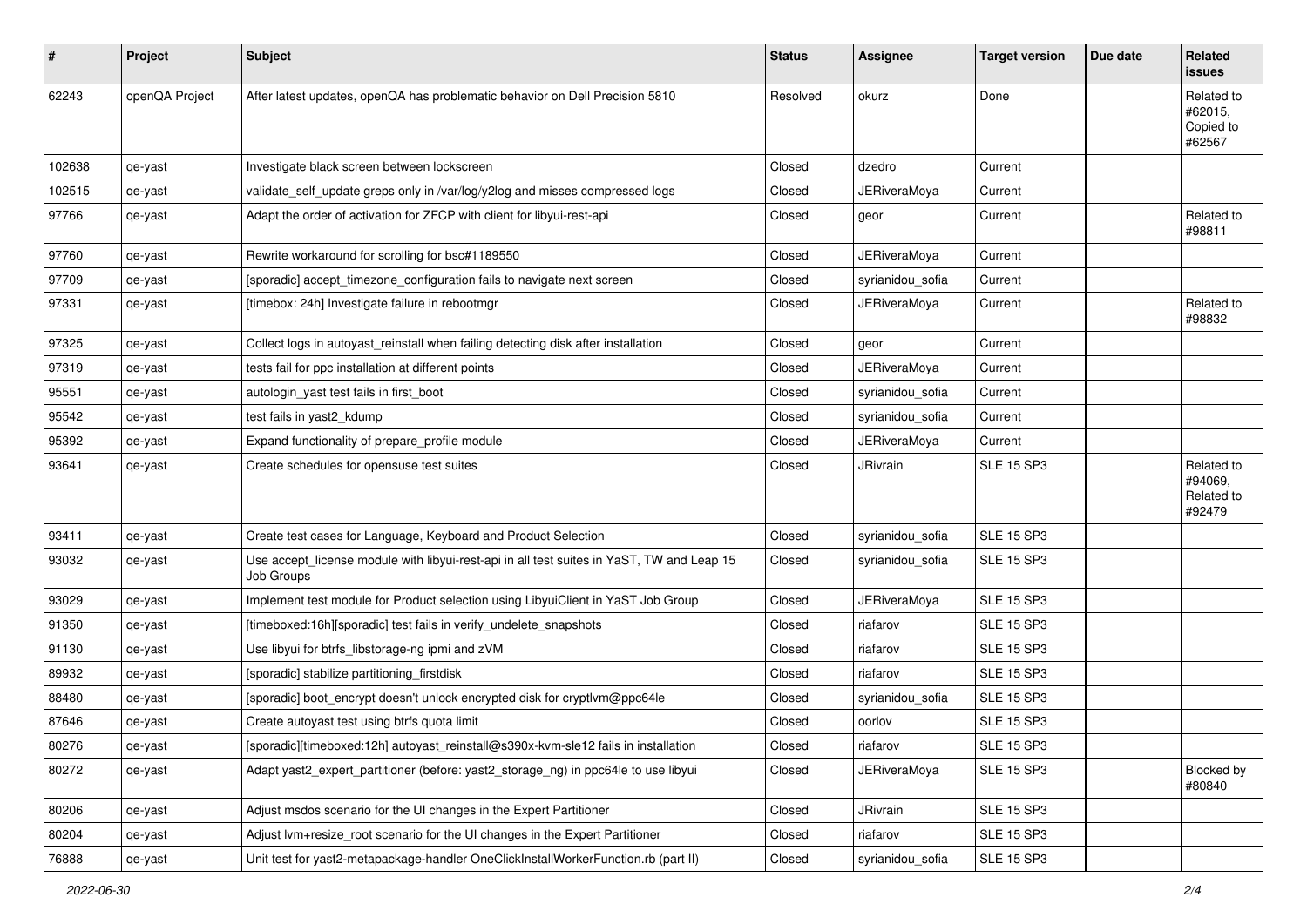| #      | Project                  | <b>Subject</b>                                                                                           | <b>Status</b> | Assignee            | <b>Target version</b> | Due date   | Related<br><b>issues</b> |
|--------|--------------------------|----------------------------------------------------------------------------------------------------------|---------------|---------------------|-----------------------|------------|--------------------------|
| 75424  | qe-yast                  | [sporadic] test fails in force_scheduled_tasks                                                           | Closed        | <b>JERiveraMoya</b> | <b>SLE 15 SP3</b>     |            |                          |
| 73642  | qe-yast                  | Modify allmodules+allpatterns+registration test suite                                                    | Closed        | riafarov            | <b>SLE 15 SP3</b>     |            | Related to<br>#73645     |
| 73477  | qe-yast                  | Modify firstboot configuration for yast2_firstboot_custom                                                | Closed        | JRivrain            | <b>SLE 15 SP3</b>     |            |                          |
| 73474  | qe-yast                  | Add more modules to yast2_firstboot                                                                      | Closed        | JRivrain            | <b>SLE 15 SP3</b>     |            |                          |
| 73471  | qe-yast                  | Enable yast2_firstboot in textmode                                                                       | Closed        | JRivrain            | <b>SLE 15 SP3</b>     |            |                          |
| 73363  | qe-yast                  | sporadic failure for btrfs_libstorage-ng@64bit-ipmi                                                      | Closed        | riafarov            | <b>SLE 15 SP3</b>     |            |                          |
| 71116  | qe-yast                  | [y] Add OpenQA test for OneClickInstall                                                                  | Closed        | <b>JERiveraMoya</b> | <b>SLE 15 SP3</b>     |            |                          |
| 101163 | qe-yast                  | test fails in yast2_lan_restart_vlan                                                                     | Rejected      |                     | Current               |            |                          |
| 99354  | qe-yast                  | test fails in root_simple_pwd                                                                            | Rejected      |                     | Current               |            |                          |
| 99351  | qe-yast                  | test fails in firstboot_finish_setup                                                                     | Rejected      |                     | Current               |            |                          |
| 99261  | qe-yast                  | [sporadic] s390x tests fail in first_boot and boot_to_desktop                                            | Rejected      |                     | Current               |            |                          |
| 97328  | qe-yast                  | test fails in yast2_lan_restart_*                                                                        | Rejected      |                     |                       |            |                          |
| 97229  | qe-yast                  | Create workaround for s390x polkit unexpected popup                                                      | Rejected      |                     | Current               |            |                          |
| 92242  | qe-yast                  | Create the conditions for libyui tests on textmode running system                                        | Rejected      |                     |                       |            |                          |
| 91677  | qe-yast                  | [sporadic] test fails in validate_fs_table                                                               | Rejected      |                     | <b>SLE 15 SP3</b>     |            | Related to<br>#91755     |
| 91136  | qe-yast                  | Textmode test suite fails for s390x-kvm                                                                  | Rejected      | riafarov            | <b>SLE 15 SP3</b>     |            |                          |
| 90692  | openQA<br>Infrastructure | [sporadic] script_output getting wrong output on aarch64                                                 | Rejected      |                     |                       |            |                          |
| 81248  | qe-yast                  | test fails in snapshots_small_root on aarch64                                                            | Rejected      | riafarov            | <b>SLE 15 SP3</b>     |            |                          |
| 80220  | qe-yast                  | test choses wrong product for installation                                                               | Rejected      | riafarov            | <b>SLE 15 SP3</b>     |            |                          |
| 80212  | qe-yast                  | Adjust cryptlvm scenario for the UI changes in the Expert Partitioner                                    | Rejected      | riafarov            | <b>SLE 15 SP3</b>     |            |                          |
| 80210  | openQA Tests             | [ppc64le] ppc64le-hmc tests fail in bootloader_start                                                     | Rejected      | riafarov            |                       |            |                          |
| 73096  | qe-yast                  | [sporadic] msdos test fails in validate_fs_table                                                         | Rejected      | JRivrain            | <b>SLE 15 SP3</b>     |            |                          |
| 73093  | qe-yast                  | [y] test fails in installation                                                                           | Rejected      |                     |                       |            |                          |
| 71638  | openQA Tests             | [y] test fails in validate_fs_table                                                                      | Rejected      |                     |                       |            |                          |
| 68764  | openQA Tests             | [functional][y] yast2_gui@svirt-xen-hvm fails when retriggered, if parent create_hdd_gnome<br>has failed | Rejected      |                     |                       |            |                          |
| 67672  | openQA Tests             | [functional][y] Extend coverage of yast2_gui test modules                                                | Rejected      |                     |                       |            |                          |
| 63922  | openQA Tests             | [functional][y] Sporadic failure of mediacheck module in mediacheck@svirt-hyperv-uefi test<br>suite      | Rejected      |                     |                       |            |                          |
| 63460  | openQA Tests             | serial console stopped working on hyperv                                                                 | Rejected      | okurz               |                       |            |                          |
| 64204  | openQA Tests             | [functional][y] test fails in yast2_lan_restart                                                          | Resolved      | syrianidou_sofia    |                       | 2020-03-10 |                          |